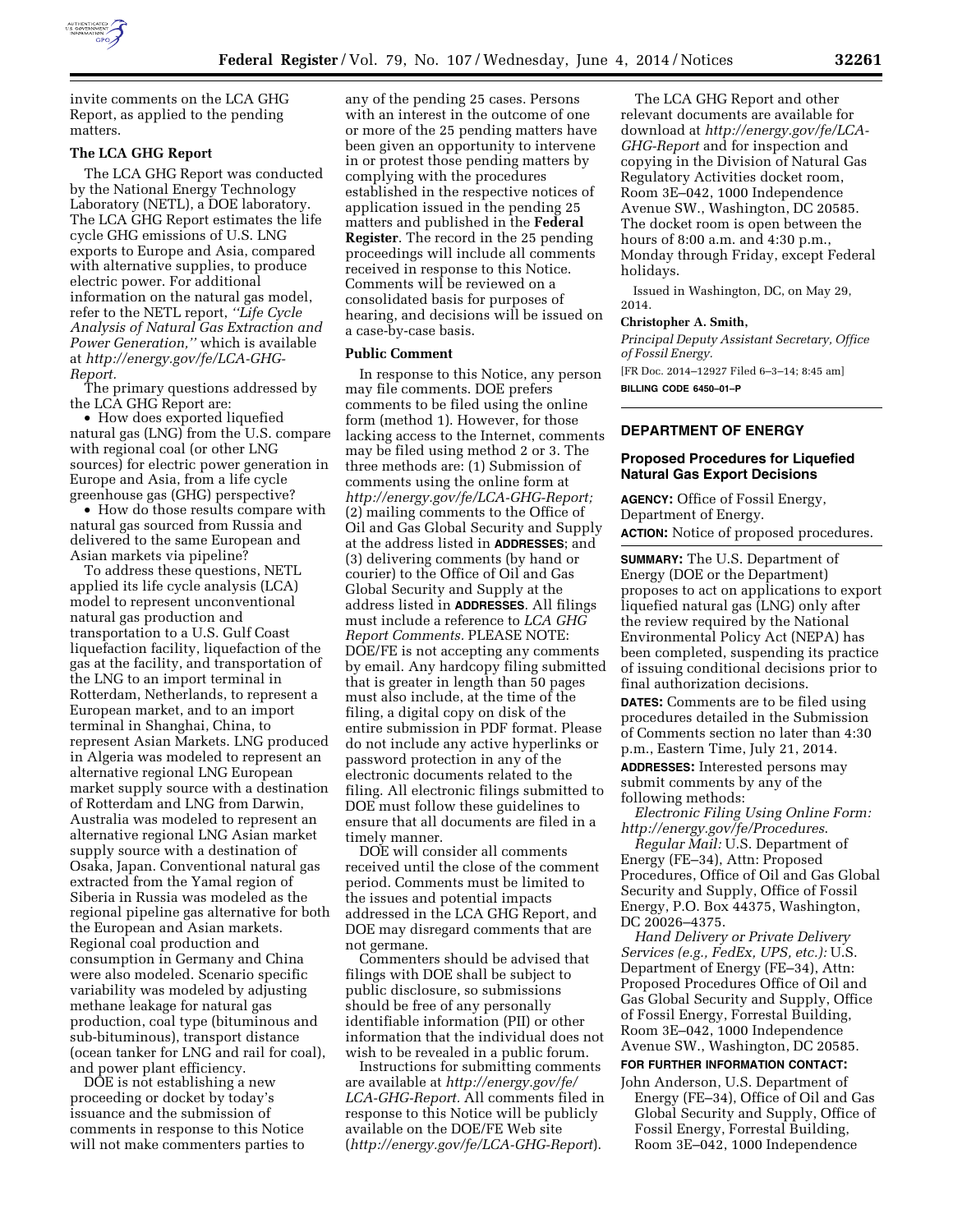Avenue SW., Washington, DC 20585, (202) 586–5600.

Samuel Walsh, U.S. Department of Energy (GC–1), Office of the General Counsel, Forrestal Building, 1000 Independence Avenue SW., Washington, DC 20585, (202) 586– 6732.

### **SUPPLEMENTARY INFORMATION:**

# **I. Background**

## *a. Roles of the Agencies With Respect to Natural Gas Exports and Related Facilities*

Section 3(a) of the Natural Gas Act (NGA), 15 U.S.C. § 717b(a), gives the Department of Energy<sup>1</sup> responsibility for authorizing exports of natural gas to foreign nations. The nature of the Department's review of applications for export authorization depends on the country to which the natural gas is proposed to be exported. Exports to countries with which the United States has a free trade agreement (FTA) requiring national treatment for trade in natural gas (FTA countries) are deemed in the public interest by statute and must be authorized ''without modification or delay.'' 15 U.S.C. 717b(c). This notice does not concern applications to export natural gas to FTA countries. For exports to countries with which the United States does not have a such an agreement (non-FTA countries), the Department must conduct an informal adjudication and then grant the application unless the Department finds that the proposed export will not be consistent with the public interest.

In addition to an authorization from the Department under Section 3(a) of the NGA, an applicant intending to export natural gas from a new or modified LNG terminal must also obtain approval to site, construct, and operate the terminal. For LNG terminals located onshore or in state waters, the applicant must obtain approval from the Federal Energy Regulatory Commission (FERC) pursuant to Section 3(e) of the NGA. 15 U.S.C. 717b(e). For LNG terminals located offshore beyond state waters, the applicant must obtain approval from the Maritime Administration within the Department of Transportation (MARAD) pursuant to Section 3(9) of the Deepwater Ports Act, as amended by Section 312 of the Coast Guard and Maritime Transportation Act of 2012 (Pub. L. 112–213). To date, all but two of the 26 large-scale non-FTA LNG export applications to DOE have

proposed exports from LNG terminals located onshore or in state waters and therefore have fallen within FERC's jurisdiction. In most cases, these applicants have applied to DOE and FERC in parallel, which has enabled the two agencies to conduct concurrent reviews under the NGA.

An application to export natural gas to non-FTA countries also requires review of potential environmental impacts under the National Environmental Policy Act (NEPA), 42 U.S.C. 4321 *et seq.,* as does an application to site, construct, and operate an LNG terminal. Therefore, both DOE and FERC (or MARAD) must satisfy the applicable requirements of NEPA, which typically result in the preparation or adoption of an Environmental Impact Statement (EIS) or an Environmental Assessment (EA) describing the potential environmental impacts associated with the proposed authorization before taking final action. Nearly all of the non-FTA export proposals currently pending before DOE that have begun the NEPA review process are seeking parallel authorizations from FERC. In those cases, FERC is serving as the lead agency for purposes of preparing the environmental review documents and DOE is serving as a cooperating agency. *See* 40 CFR 1501.4, 1504.5.

## *b. DOE Procedures for Non-FTA Export Applications*

DOE regulations at 10 CFR part 590 describe DOE's process for reviewing non-FTA export applications. This process begins with the submission of an application, the required contents of which are described at 10 CFR 590.202. Upon receipt, DOE reviews the application for completeness. If the application is complete, DOE publishes a notice in the **Federal Register** inviting public participation and comment. 10 CFR 590.205. Upon completing its review of all comments and protests received in response to the notice of application, all information generated in the NEPA review process, and any other information entered into the administrative record at DOE's initiative or otherwise, DOE issues an order deciding whether the proposed export is consistent with the public interest. Parties then have 30 days to seek rehearing or clarification of DOE's order. 15 U.S.C. § 717r(a); 10 CFR 590.501.

DOE regulations also contemplate the issuance of conditional decisions on a discretionary basis prior to the completion of DOE's review process. Section 590.402 of DOE's regulations, entitled ''Conditional orders,'' states: ''The Assistant Secretary may issue a

conditional order at any time during a proceeding prior to issuance of a final opinion and order. The conditional order shall include the basis for not issuing a final opinion and order at that time and a statement of findings and conclusions. The findings and conclusions shall be based solely on the official record of the proceeding.''

In 1981, when DOE proposed this provision, it explained that a ''conditional decision would be appropriate in cases where a need exists for an indication of [DOE's] preliminary findings and conclusions, but additional information is needed before a final decision and order can be rendered.'' *Dep't of Energy, Import and Export of Natural Gas; New Administrative Procedures; Proposed Rule,* 46 FR 44696 (Sept. 4, 1981). The Department noted the interconnected regulatory authority possessed by DOE and FERC, and the benefit that conditional decisions may hold for FERC. The Department explained that ''[s]ince decisions on such applications are usually major Federal actions significantly affecting the quality of the human environment within the meaning of [NEPA], an environmental impact statement (EIS) would usually be prepared to assess the impacts of and alternatives to the proposed project. The EIS would then be used by both FERC and [DOE] in making their respective decisions on the application. Since the terminal facilities potentially would involve the larger environmental impact, the FERC would generally be the lead agency for preparing an EIS. Before expending the time and resources needed to develop an EIS, the FERC would benefit from a preliminary indication from [DOE] regarding consistency of the importation with the public interest.'' *Id.* at 44700.

In the years following, DOE issued conditional authorizations on numerous occasions.2 DOE typically issued these conditional authorizations after completion of the notice and comment process, but before completion of NEPA review. DOE has also, in the past three years, issued seven conditional authorizations for exports of LNG to non-FTA countries.3 In these orders,

3 *Jordan Cove Energy Project, L.P.,* DOE/FE Order No. 3413 (March 24, 2014); *Cameron LNG, LLC,*  DOE/FE Order No. 3391 (Feb. 11, 2014); *Freeport LNG Expansion, L.P. et al.,* DOE/FE Order No. 3357 (Nov. 15, 2013); *Dominion Cove Point LNG, LP,*  DOE/Order No. 3331 (September 11, 2013); *Lake* 

<sup>&</sup>lt;sup>1</sup>The Department of Energy Organization Act transferred jurisdiction over import and export authorizations from the Federal Power Commission to the Secretary of Energy. 42 U.S.C. § 7151.

<sup>2</sup>*See, e.g., Rochester Gas and Electric Corp.,* DOE/ FE Order No. 503 (May 16, 1991); *Brooklyn Union Gas Company, et al.,* DOE/FE Order No. 368–A (1990); *Atlantic Richfield Company,* DOE/FE Order No. 301–B (1990); *Midland Cogeneration Venture Limited Partnership,* DOE/FE Order No. 305–A (1990); *Tennessee Gas Pipeline Company,* DOE Order No. 254–A (1989).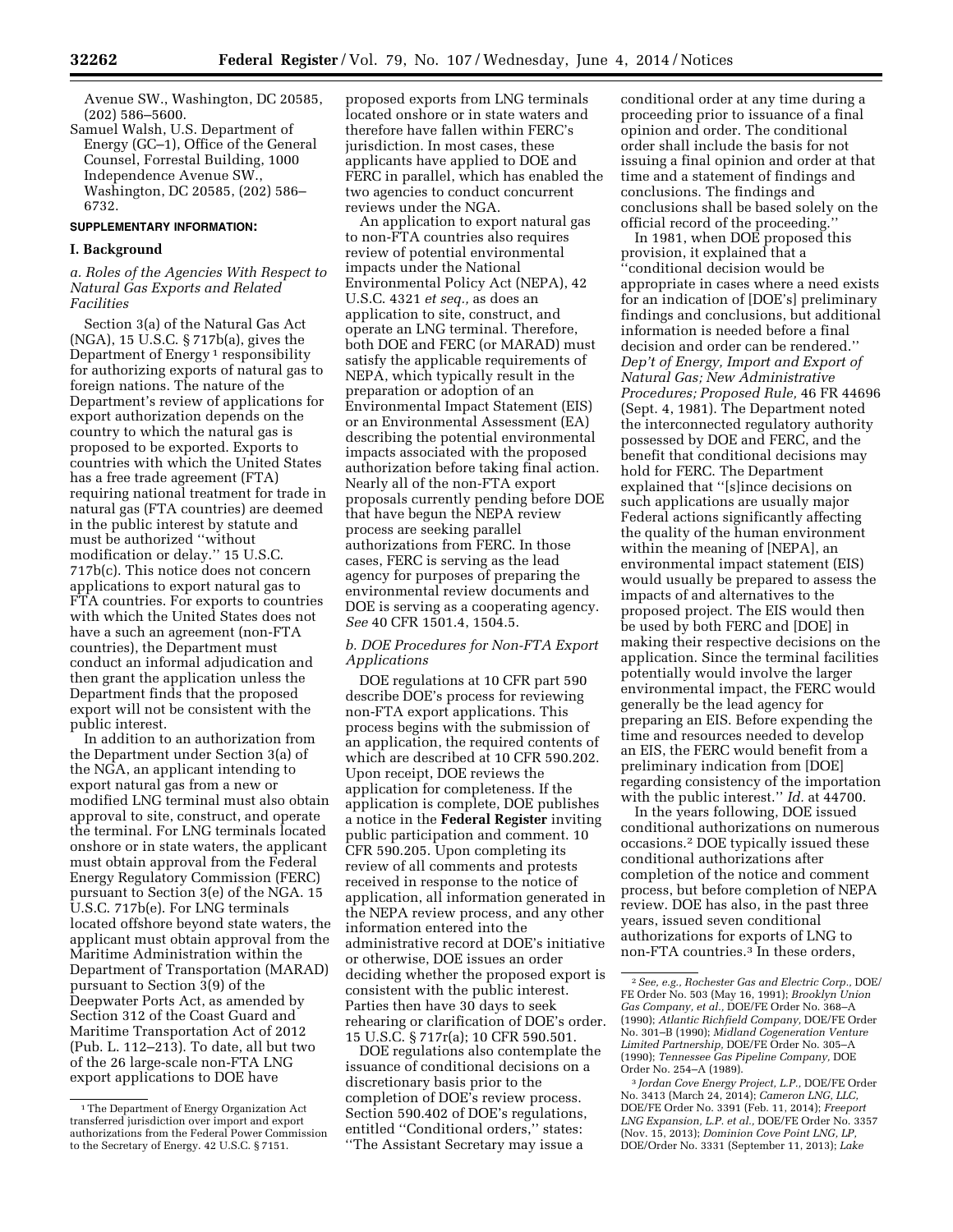DOE has assessed all factors relating to the public interest other than environmental factors and has explained that, when the environmental review is complete, DOE will reconsider the conditional authorization in light of the information gathered in the environmental review before taking final action.4

# *c. The Published Order of Precedence*

On December 5, 2012, the Department published the order in which it intended to take up applications to export LNG to non-FTA countries. The order, which the Department has updated from time to time, grouped the pending applications into three categories. The group of applications placed first were those for which the applicant had received approval from FERC to use the FERC pre-filing process on or before December 5, 2012. Receiving this approval from FERC means that an applicant has initiated the NEPA review process, which, as explained above, is a predicate for final action by both FERC and DOE. The group of applications placed second were those that had not yet initiated NEPA review but had already applied to DOE. The group placed third consisted of all applicants that had yet to apply to DOE as of December 5, 2012, regardless of their status in the NEPA review process. Within each group, applications were and have continued to be placed in order of submission to DOE.

## **II. Discussion**

### *a. Proposed Procedures*

In this notice, the Department is proposing to suspend its practice of issuing conditional decisions on applications to export LNG from the lower-48 states<sup>5</sup> to non-FTA countries prior to completion of NEPA review. However, DOE is not proposing to amend 10 CFR 590.402 and will retain its discretion to issue conditional decisions in the future should the

reasoning set forth in this Notice no longer apply.

Under the proposed procedure, DOE would no longer proceed in the published order of precedence, but would act on applications in the order in which they become ready for final action. An application is ready for final action when DOE has completed the pertinent NEPA review process and when DOE has sufficient information on which to base a public interest determination. For purposes of determining this order, an application will be deemed to have completed the NEPA review process: (1) For those projects requiring an EIS, 30 days after publication of a Final EIS, (2) for projects for which an EA has been prepared, upon publication by DOE of a Finding of No Significant Impact, or (3) upon a determination by DOE that an application is eligible for a categorical exclusion pursuant to DOE's regulations implementing NEPA, 10 CFR 1021.410, Appx. A & B. The test for whether an application has completed NEPA review will be applied as stated above and without regard for whether FERC, MARAD, or DOE has served as lead agency in preparation of the environmental review document.

This proposed procedure, if adopted, would not affect the continued validity of the conditional orders the Department has already issued. For those applications, the Department will proceed as explained in the conditional orders: When the NEPA review process for those projects is complete, the Department will reconsider the conditional authorization in light of the information gathered in the environmental review and take appropriate final action. Further, the Department will continue to act on requests for conditional authorizations during the period when the procedures proposed in this notice are under consideration.

#### *b. Rationale*

The Department is proposing the procedure described above for four reasons: first, because conditional decisions no longer appear necessary for FERC or the majority of applicants to devote resources to NEPA review; second, because doing so will prioritize acting upon applications that are otherwise ready to proceed; third, because doing so will facilitate decisionmaking informed by better and more complete information; and fourth, because doing so will better allocate agency resources.

The Department's original stated justification for issuing conditional authorizations—to provide greater

certainty for FERC—no longer appears to apply. FERC has proceeded with the NEPA review process for many LNG terminals that have yet to receive conditional non-FTA authorizations from DOE. Similarly, the applicants themselves have, in general, been willing to devote time and resources to the NEPA review process without having received conditional authorizations. In addition to the seven applications comprising a total of 9.27 billion cubic feet per day (Bcf/d) in export authority to non-FTA countries that DOE has already approved either finally or conditionally, there are another 8 projects comprising 10.82 Bcf/ d in requested non-FTA export authority that are well into the NEPA review process without having received a conditional authorization.<sup>6</sup>

Further, the proposed procedure will ensure that applications otherwise ready to proceed will not be held back by their position in the order of precedence. While the first grouping of applications in the order of precedence was partially determined by the applicants' having initiated NEPA review, over time the order of precedence is likely to bear less of a direct relationship to the applicants' progress in NEPA review. Indeed, it is likely that if DOE were to continue on its current course in the published order of precedence, DOE would act on some applications that have yet to initiate NEPA review before acting on others that have already finished NEPA review. By removing the intermediate step of conditional decisions and setting the order of DOE decisionmaking based on readiness for final action, DOE will avoid the possibility of delayed action on applications that are otherwise ready to proceed.

The proposed procedure is also likely to improve the quality of information on which DOE bases its decisions for three reasons. First, by considering economic issues closer in time to when the project is ready to commence construction, DOE will be able to base its decision on more current data than when it issues a conditional decision, which could potentially occur years before NEPA review for the application is complete. Second, by acting only on applications for which NEPA review has been completed, DOE will be in a better position to judge the cumulative market

*Charles Exports, LLC,* DOE/FE Order No. 3324 (Aug. 7, 2013); *Freeport LNG Expansion, L.P. et al.,* DOE/ FE Order No. 3282 (May 17, 2013); *Sabine Pass Liquefaction, LLC,* DOE/FE Order No. 2961 (May 20, 2011).

<sup>4</sup>*See, e.g., Jordan Cove Energy Project, L.P.,* DOE/ FE Order No. 3413 (March 24, 2014) at 15.

<sup>5</sup>The Department currently has no long-term applications before it to export LNG from Alaska. Lacking any such applications, the Department cannot say whether there may be unique features of Alaskan projects that would warrant exercise of the Department's discretionary authority to issue conditional decisions. Accordingly, this notice does not address the treatment of applications to export natural gas from Alaska.

<sup>6</sup>*See Oregon LNG,* FERC Docket No. CP09–6; *Corpus Christi Liquefaction, LLC,* FERC Docket No. CP12–507; *Excelerate Liquefaction Solutions (Port Lavaca I), LLC et al.,* FERC Docket Nos. CP14–71, 72 & 73; *Southern LNG Co. LLC,* FERC Docket No. CP14–103; *CE FLNG,* FERC Docket No. PF13–11, *Golden Pass Products LLC,* FERC Docket No. PF13– 14; *Sabine Pass Liquefaction, LLC and Sabine Pass LNG, L.P.,* FERC Docket No. CP14–12; *Magnolia LNG, LLC,* FERC Docket No. PF13–9.